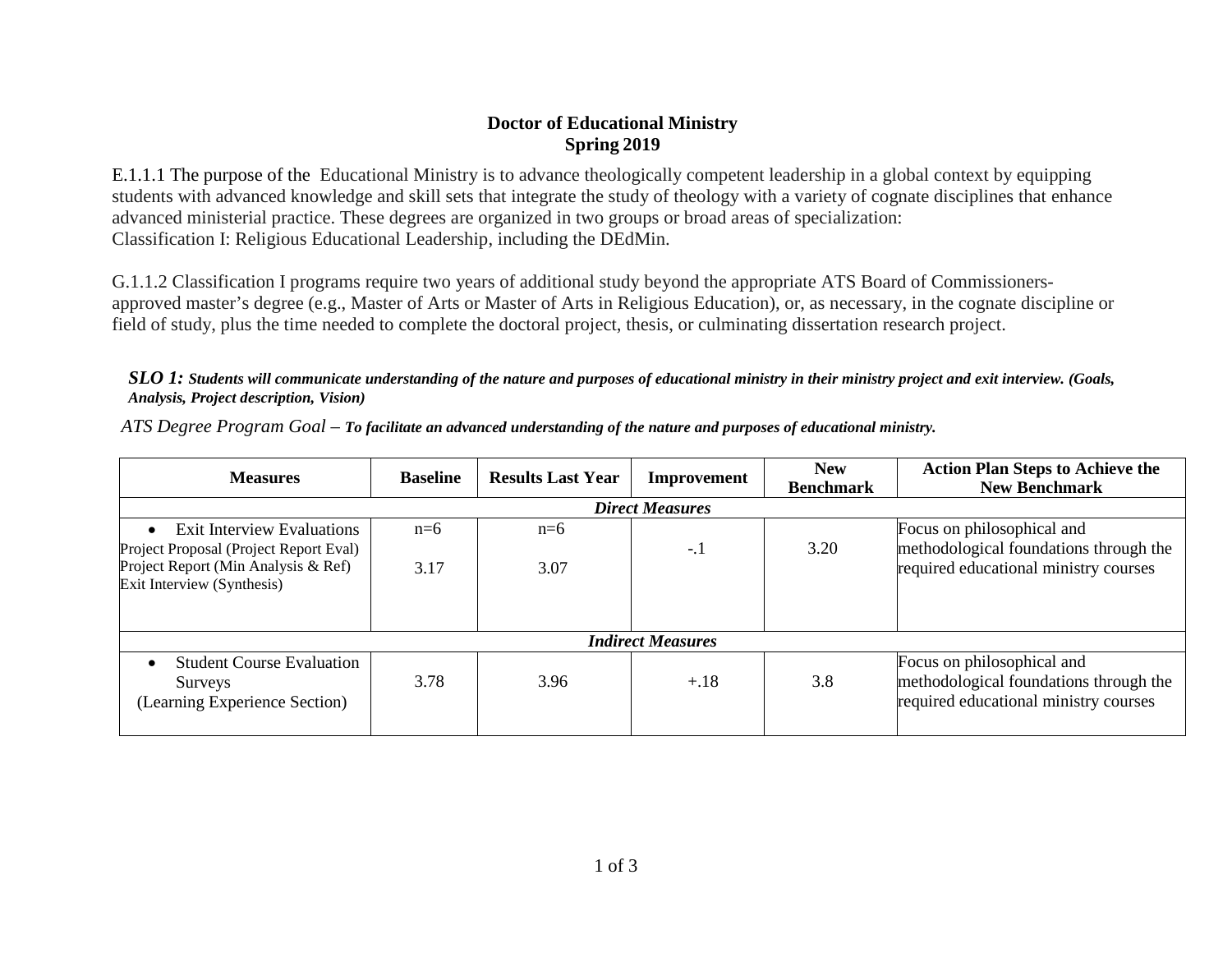*SLO 2: Students will demonstrate a reflective comprehension of theological ideas and their relationship to educational ministry in selected chapters of the project proposal and the theological reflection of the project report.*

*ATS Degree Program Goal – To develop an enhanced capacity to reflect theologically on issues and practices related to educational ministry.*

| <b>Measures</b>                                                                                                       | <b>Baseline</b> | <b>Results Last Year</b> | Improvement | <b>New</b><br><b>Benchmark</b> | <b>Action Plan Steps to Achieve the</b><br><b>New Benchmark</b>                                                                     |  |  |
|-----------------------------------------------------------------------------------------------------------------------|-----------------|--------------------------|-------------|--------------------------------|-------------------------------------------------------------------------------------------------------------------------------------|--|--|
| <b>Direct Measures</b>                                                                                                |                 |                          |             |                                |                                                                                                                                     |  |  |
| Exit Interview<br>$\bullet$<br>Evaluations<br>Final Project Proposal (Doc. Found)<br>Project Report (Theological Ref) | 2.99            | 3.22                     | $+.23$      | 3.2                            | Continued emphasis on Doctrinal<br>Foundations & Theological Reflections<br>component of the Project in Ministry<br>Design Workshop |  |  |
| <b>Indirect Measures</b>                                                                                              |                 |                          |             |                                |                                                                                                                                     |  |  |
| <b>Student Course</b><br>$\bullet$<br><b>Evaluation Surveys</b><br>(Learning Experience Section)                      | 3.85            | 3.96                     | $+.11$      | 3.87                           | Continued emphasis on Doctrinal<br>Foundations & Theological Reflections<br>component of the Project in Ministry<br>Design Workshop |  |  |

*SLO 3: Students will exhibit ministry skill competencies in specialization seminars or ministry project.*

*ATS Degree Program Goal – To aid in the acquisition and refinement of skills and competencies for more effective ministry.*

| <b>Measures</b>                                                                                                                                                      | <b>Baseline</b> | <b>Results Last Year</b> | Improvement | <b>New</b><br><b>Benchmark</b> | <b>Action Plan Steps to Achieve the</b><br><b>New Benchmark</b>                                                                                        |  |  |
|----------------------------------------------------------------------------------------------------------------------------------------------------------------------|-----------------|--------------------------|-------------|--------------------------------|--------------------------------------------------------------------------------------------------------------------------------------------------------|--|--|
| <b>Direct Measures</b>                                                                                                                                               |                 |                          |             |                                |                                                                                                                                                        |  |  |
| Exit Interview<br><b>Evaluations</b><br>Project Report (Ministry Goals)<br>Project Report (Min Analysis)<br>Exit Interview (Self-Eval)<br>Exit Interview (Synthesis) | 3.24            | 3.36                     | $+.12$      | 3.3                            | Emphasize, in Program Overview and<br>Mid-Career Workshops, the utilization of<br>specialization seminars as preparation for<br>final ministry project |  |  |
| <b>Indirect Measures</b>                                                                                                                                             |                 |                          |             |                                |                                                                                                                                                        |  |  |
| <b>Student Course</b><br><b>Evaluation Surveys</b><br>(Learning Experience Section)                                                                                  | 3.84            | 3.97                     | $+.13$      | 3.87                           | Emphasize, in Program Overview and<br>Mid-Career Workshops, the utilization of<br>specialization seminars as preparation for<br>final ministry project |  |  |